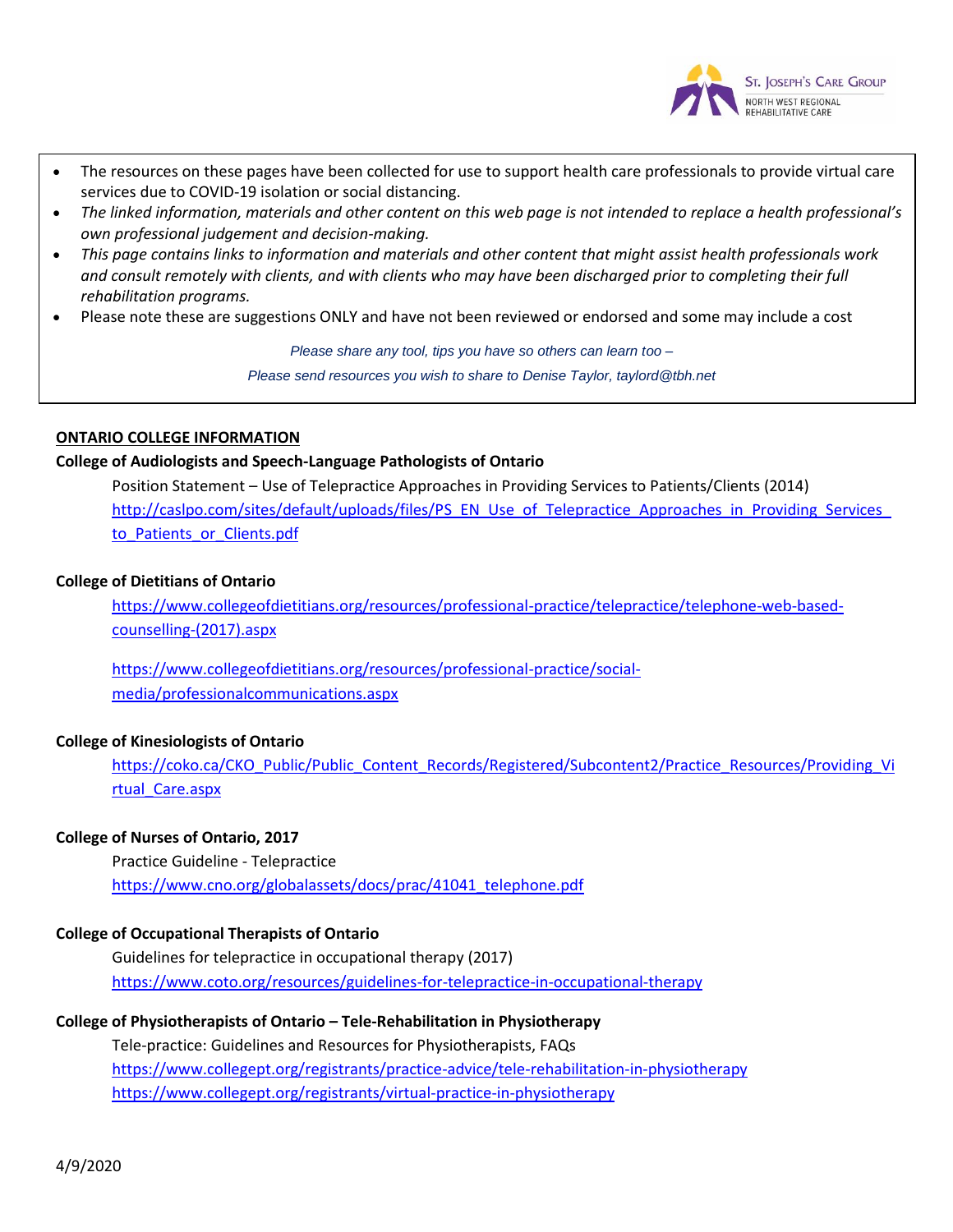

#### **[College of Psychologists of Ontario Standards of Practice \(incl. telehealth standards adopted in 2011\)](https://www.gwmail.tbh.net/gw/webacc?User.context=a532ae75f1f0977c67c2bc8530983d36be8ca1c07486cfa2c0e8c7d69758cf5a&merge=webacc)**

[https://www.gwmail.tbh.net/gw/weba](https://www.gwmail.tbh.net/gw/webacc?User.context=a532ae75f1f0977c67c2bc8530983d36be8ca1c07486cfa2c0e8c7d69758cf5a&merge=webacc)cc?User.context=a532ae75f1f0977c67c2bc8530983d36be8ca1c07486cfa2c 0e8c7d69758cf5a&merge=webacc

#### **[Ontario College of Social Workers and Social Service Workers](https://www.ocswssw.org/2020/03/20/covid-19-recommendations-for-social-workers-and-social-service-workers/)**

[https://ww](https://www.ocswssw.org/2020/03/20/covid-19-recommendations-for-social-workers-and-social-service-workers/)w.ocswssw.org/2020/03/20/covid-19-recommendations-for-social-workers-and-social-service[workers/](https://www.ocswssw.org/wp-content/uploads/2014/11/PN-Communication_Technology_Practices_Policies_for_Digital_World.pdf)

[https://www.ocswssw.org/wp-content/uploads/2014/11/PN-](https://www.ocswssw.org/wp-content/uploads/2014/11/PN-Communication_Technology_Practices_Policies_for_Digital_World.pdf)Communication\_Technology\_Practices\_Policies\_for\_Digital\_World.pdf

<https://perspective.ocswssw.org/top-10-considerations-for-using-communication-technology-in-practice/>

[Code of Ethics and Standard of Practice](https://www.ocswssw.org/wp-content/uploads/2018/09/Code-of-Ethics-and-Standards-of-Practice-September-7-2018.pdf) https://www.ocswssw.org/wp-content/uploads/2018/09/Code-of-Ethicsand-Standards-of-Practice-September-7-2018.pdf

## **OTHER RESOURCES**

#### **Ontario Society of Occupational Therapists:**

**Engaging Telepractice in your Occupational Therapy Practice: Considerations for attention during the COVID-19 pandemic (2020)**

-identification of risk, changing practice to meet client needs, platforms to consider, consideration when working from home, resources

[http://www.osot.on.ca/docs/practice\\_resources/OSOT\\_Telepractice\\_Resource\\_April\\_2020.pdf](http://www.osot.on.ca/docs/practice_resources/OSOT_Telepractice_Resource_April_2020.pdf)

#### **Speech Language Audiology Canada – [Telepractice and COVID update Telepractice](http://caslpo.com/sites/default/uploads/files/PS_EN_Use_of_Telepractice_Approaches_in_Providing_Services_to_Patients_or_Clients.pdf)**

[http://caslpo.com/sit](http://caslpo.com/sites/default/uploads/files/PS_EN_Use_of_Telepractice_Approaches_in_Providing_Services_to_Patients_or_Clients.pdf)es/default/uploads/files/PS\_EN\_Use\_of\_Telepractice\_Approaches\_in\_Providing\_Services\_to\_Pa tients or Clients.pdf

<https://www.sac-oac.ca/news-events/news/new-covid-19-update-telepractice>

## **[Canadian Physiotherapy Association](https://physiotherapy.ca/tele-rehabilitation) – Tele-Rehabilitation Resources**

https:/[/physiotherapy.ca/tele-rehabilitation](https://physiotherapy.ca/cpas-position-tele-rehabilitation)

[Resource: CPA Position Statement Tele-rehabilitation](https://physiotherapy.ca/sites/default/files/covid-19_telehealth_consent_form_cpa.pdf) [Resource: Consent Form to Use Electronic Communications to Provide T](https://physiotherapy.ca/sun-life-announces-tele-rehabilitation-coverage)elehealth Services (March 27) [Resource: Sun Life Announces Tele-Rehabilitation Coverage](https://physiotherapy.ca/sites/default/files/covid-19_raises_cybersecurity_risks.pdf) (March 24) [Resource: COVID-19 Raises Cybersecurity Risks \(Ma](https://physiotherapy.ca/tele-health-partners-offers)rch 23) [Resource: Tele-Health Partners' Offers \(March 19\)](https://physiotherapy.ca/current-state-covid-19-tele-rehabilitation-and-business-interruption-insurance-march-17) [Reso](https://physiotherapy.ca/current-state-covid-19-tele-rehabilitation-and-business-interruption-insurance-march-17)[urce: Current State of COVID-19: Tele-Rehabilitation and Business Interruption Insurance \[Webinar\] \(March](https://physiotherapy.ca/times-covid-19)  17) Expert Contribution: Tele-Rehabilitation in Times of COVID-19 by Jennifer O'Neil, PT, PhD (Candidate) (March 16) Questions to ask prior to implementing tele-rehabilitation services

#### **Tele-Rehabilitation Resource Guide – [Physiotherapy Alberta: College & Association](https://www.physiotherapyalberta.ca/physiotherapists/resources_to_help_you_meet_practice_standards/telerehabilitation_guide)**

[https://www](https://www.physiotherapyalberta.ca/physiotherapists/resources_to_help_you_meet_practice_standards/telerehabilitation_guide).physiotherapyalberta.ca/physiotherapists/resources\_to\_help\_you\_meet\_practice\_standards/telerehabilit ation guide

4/9/2020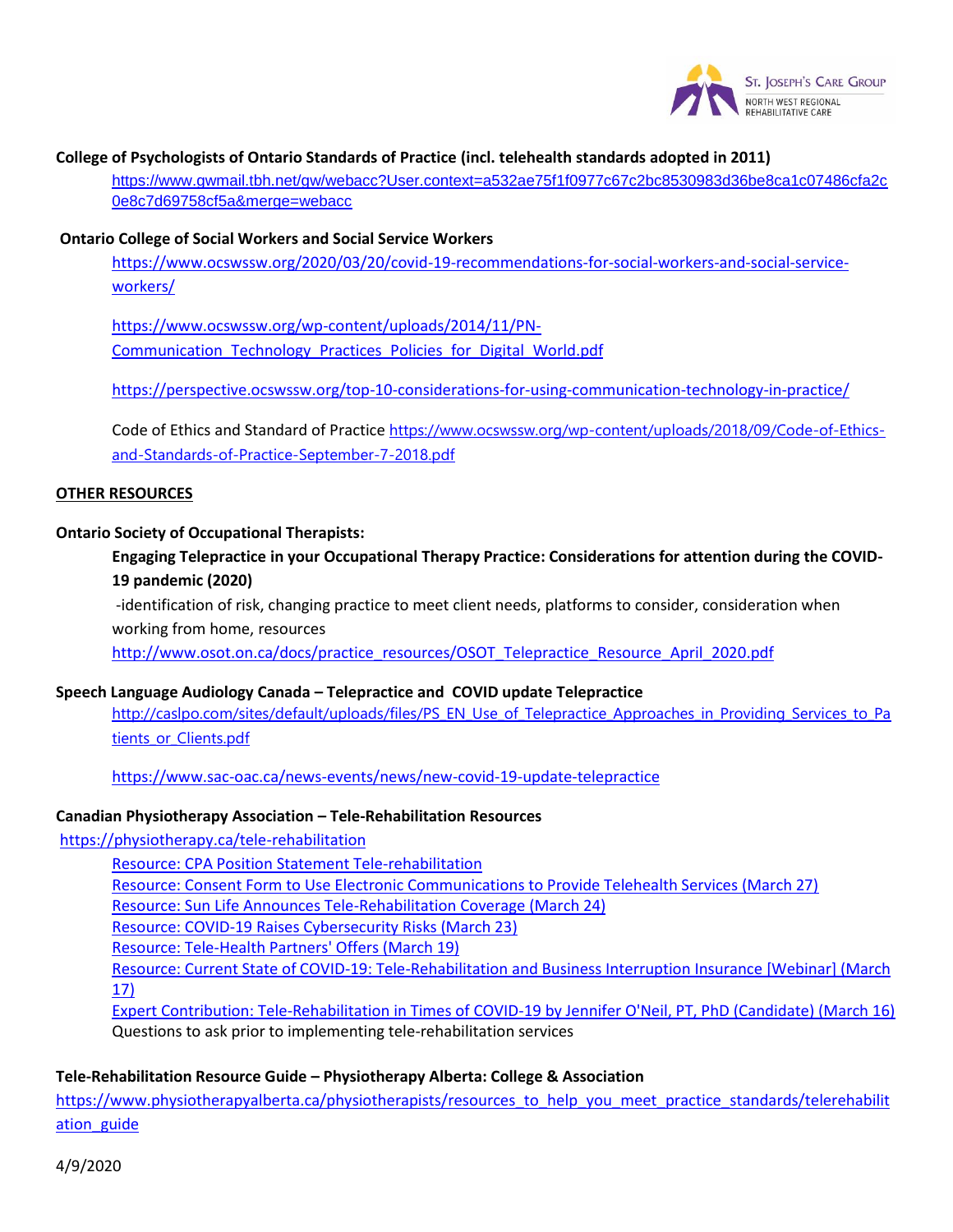

# **A Pragmatic Overview of the Research and Implementation of Tele-Rehabilitation with Neurological Populations [\(Archived Webinar -](https://physiotherapy.ca/pragmatic-overview-research-and-implementation-tele-rehabilitation-neurological-populations-april-1) April 1, 2020)**

[https://physiotherap](https://physiotherapy.ca/pragmatic-overview-research-and-implementation-tele-rehabilitation-neurological-populations-april-1)y.ca/pragmatic-overview-research-and-implementation-tele-rehabilitation-neurologicalpopulations-april-1

## **Canadi[an Alliance of Physiotherapy Regulators](https://www.alliancept.org/publications/)**

https://www.alliancept.org/publications/ Tele-rehabilitation – Guidelines for Physiotherapists (September 2017) Tele-rehabilitation – Patient Information (September 2017)

**Psychology College Bulletins on COVID-19** for additional links specific to ethical delivery of telepsychology services.

**-Ethics and telepsychology** [https://www.youtube.com/playlist?list=PLFmT332\\_Jx4u18qpVfo5B95uWJgEnvd7A](https://www.youtube.com/playlist?list=PLFmT332_Jx4u18qpVfo5B95uWJgEnvd7A)

**American Psychology Association Telepsychology services checklist** (adopted within Canada and made simple to [use by Ontario Psychological Association \(OPA\)](https://www.psych.on.ca/OPA/media/Members/Guidelines/Office-Technology-Checklist-for-Telepsychology-Services-(3-14-20).pdf)

[https://www.psych.on.c](https://www.psych.on.ca/OPA/media/Members/Guidelines/Office-Technology-Checklist-for-Telepsychology-Services-(3-14-20).pdf)a/OPA/media/Members/Guidelines/Office-Technology-Checklist-for-Telepsychology-Services-(3-14-20).pdf

#### **[Ontario Psychology Association](https://www.psych.on.ca/OPA/media/Members/Guidelines/Consent-Checklist-for-Telepsychology-Services-(3-14-20).pdf) Teletherapy consent checklist**

[https://w](https://www.psych.on.ca/OPA/media/Members/Guidelines/Consent-Checklist-for-Telepsychology-Services-(3-14-20).pdf)ww.psych.on.ca/OPA/media/Members/Guidelines/Consent-Checklist-for-Telepsychology-Services-(3-14- 20).pdf

#### **American Psychology Association how to protect your practice and your clients**

<https://www.apa.org/practice/programs/dmhi/research-information/telepsychological-services-checklist>

# **Canadian Psychological Association COVID-19 Resources page**

<https://cpa.ca/psychology-works-fact-sheet-psychological-practice-and-the-coronavirus-covid-19/>

## **Stroke Foundation – Australia**

A collection of resources for use by stroke care and rehabilitation professionals to provide telehealth services due to COVID-[19 isolation or social distancing.](https://informme.org.au/News/2020/03/26/COVID-19-Telehealth-resources)

https://informme.org.au/News/2020/03/26/COVID-19-Telehealth-resources